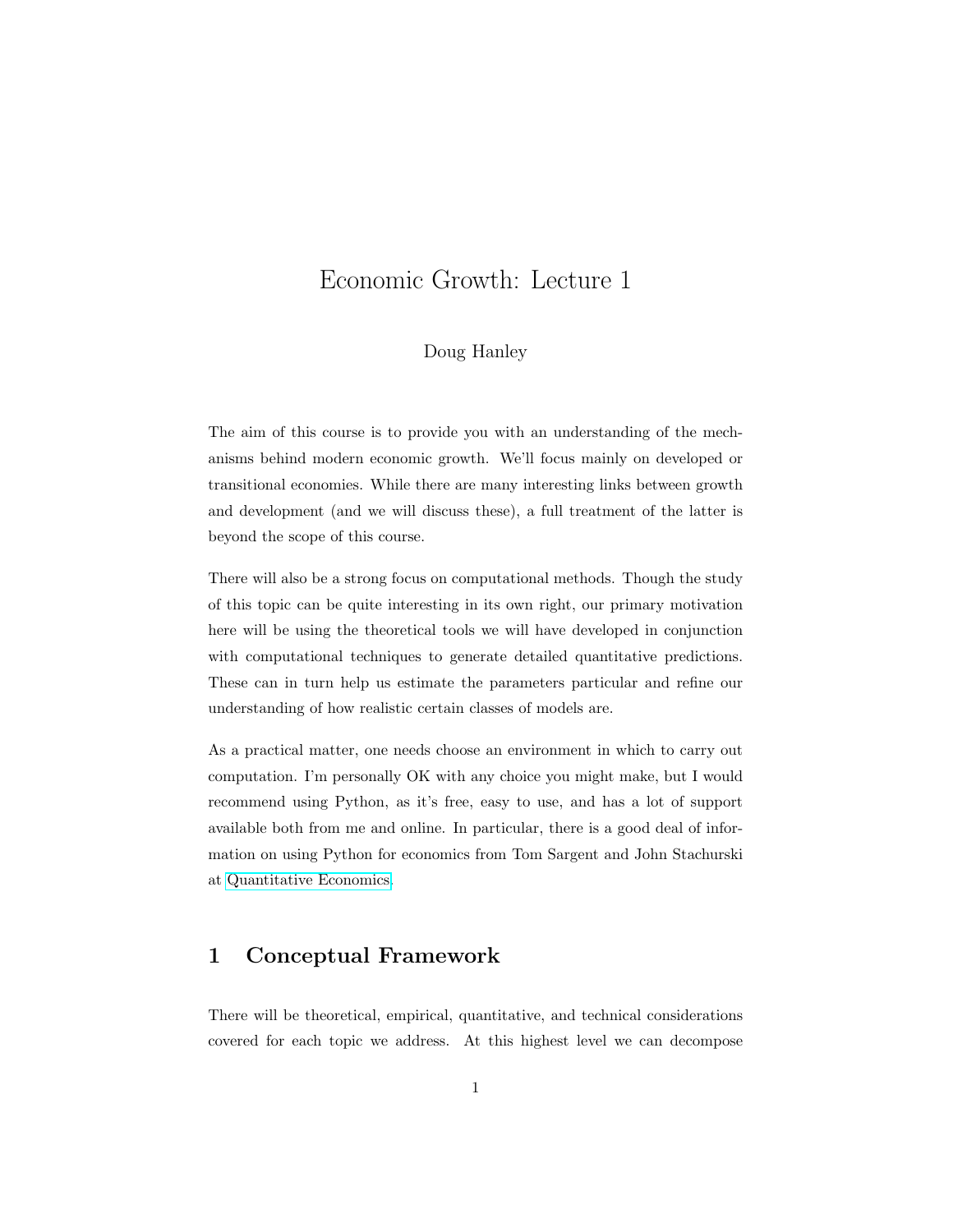output, and consequently growth, into contributions from four sources:

- 1. **[Physical] Capital**  $(K)$ : This is a major driver of economic growth and has been *very* well studied in the field of economics. I'm going to assume you have some familiarity with the basic models of capital accumulation here.
- 2. **Human Capital**  $(H)$ : Education, on-the-job learning, health, childhood development, etc. This is, oddly, somewhat more of a niche product. Nonetheless, it's very important and we'll be looking at it.
- 3. Labor  $(L)$ : Here we speak mostly of population growth, but this can also include other factors such as hours worked. This may all wash out in percapita terms, but there are important considerations here regarding scale effects, which we'll see in [Jones](#page-16-0) [\(1995\)](#page-16-0).
- 4. **Total Factor Productivity**  $(A \text{ or } z)$ : This is basically the leftovers, and it will be our primary focus. It captures basic scientific knowledge, practical knowledge, methods, designs, managerial practices, and the like. We'll be trying to unpack this black box as the course moves along.

This gives us a structured way in which to think about the causes of economic growth. Of course, attributing a particular fraction of growth to capital accumulation only addresses the proximate causes of growth. Ideally, we would also be able to gain understanding of why this capital accumulation occurred in the first place. In this way, there will also be many dynamic linkages between each of these components.

#### 1.1 Solow Growth Accounting

The Solow model is a mathematical embodiment of the above decomposition. It assumes a single aggregate production function describing how inputs capital  $(K)$ , labor  $(L)$ , and technology  $(A)$  are combined to produce final good Y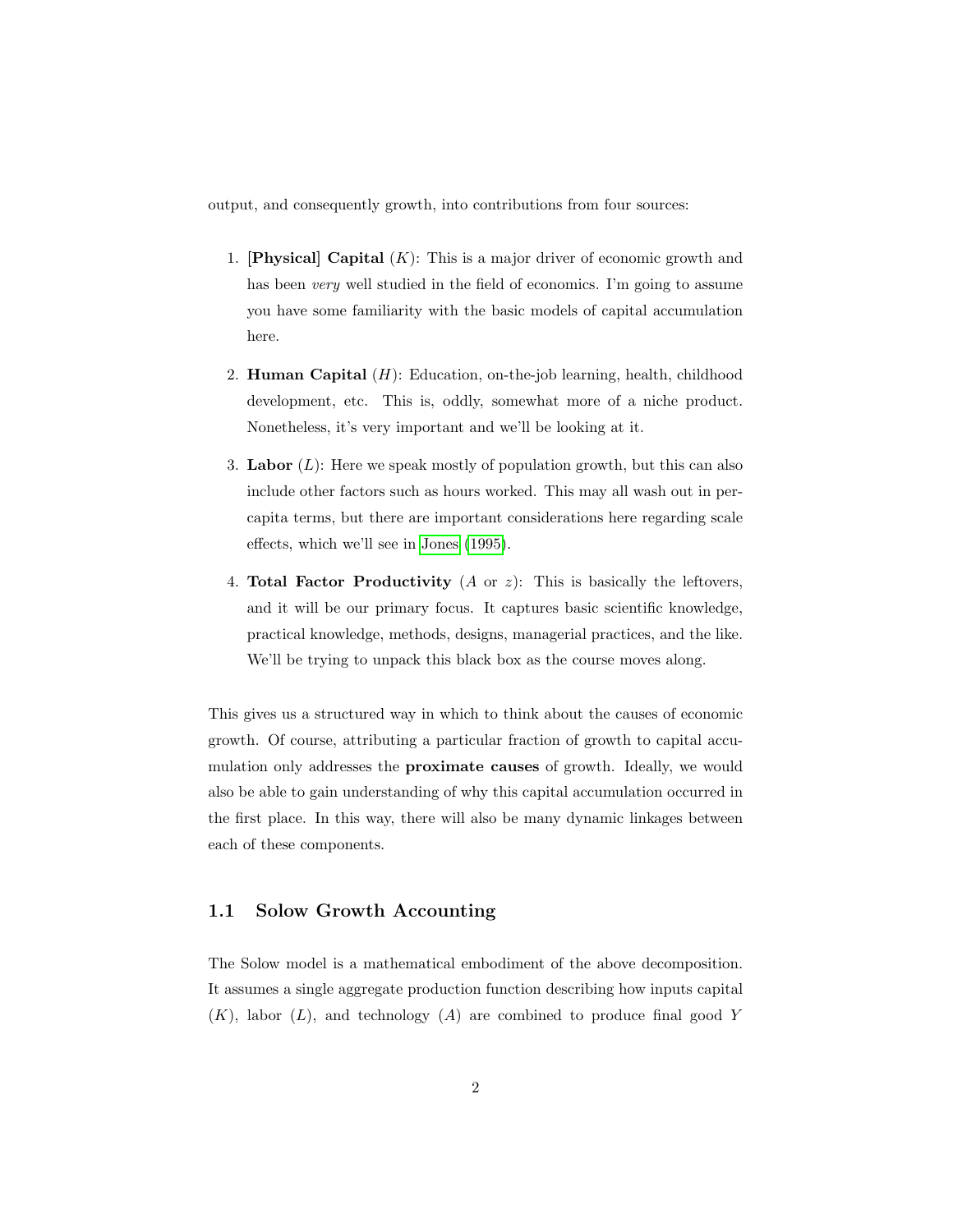according to

$$
Y = F(A, K, L)
$$

Even before we go into specifying agents and their incentives, this allows us to decompose changes in output into changes coming from each of the three inputs. Taking the total derivative, we find

$$
\dot{Y}=\dot{A}\frac{\partial F}{\partial A}+\dot{K}\frac{\partial F}{\partial K}+\dot{L}\frac{\partial F}{\partial L}
$$

where "dot" denotes the time derivative. We can get a bit more traction if we assume a functional form for production. Using a Cobb-Douglas production function given by

$$
F(A, K, L) = AK^{\alpha}L^{1-\alpha}
$$

we then arrive at a true growth rate decomposition

<span id="page-2-0"></span>
$$
\frac{\dot{Y}}{Y} = \frac{\dot{A}}{A} + \alpha \left(\frac{\dot{K}}{K}\right) + (1 - \alpha) \left(\frac{\dot{L}}{L}\right)
$$

Alternatively, we can go with a more general constant elasticity of substitution (CES) production function given by

$$
F(A, K, L) = A \left[ \alpha K^{\frac{\sigma - 1}{\sigma}} + (1 - \alpha) L^{\frac{\sigma - 1}{\sigma}} \right]^{\frac{\sigma}{\sigma - 1}} \tag{1}
$$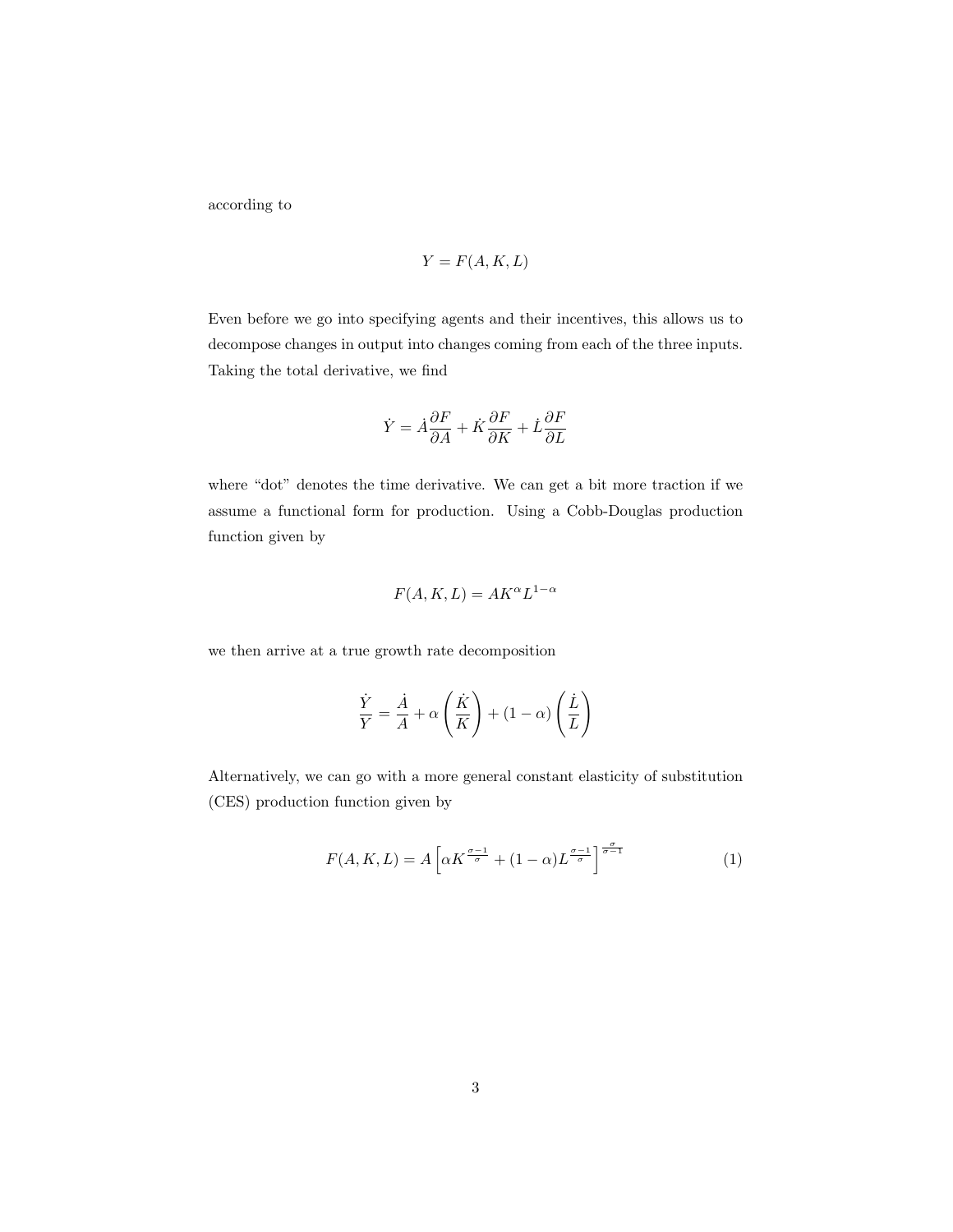This nests multiple familiar functional forms

$$
\begin{array}{rcl}\n\sigma \to 0 & \Rightarrow & \text{Leontieff} \\
\sigma \to 1 & \Rightarrow & \text{Cobb-Douglas} \\
\sigma \to \infty & \Rightarrow & \text{Linear}\n\end{array}
$$

Performing the same decomposition as before, we find

$$
\frac{\dot{Y}}{Y} = \frac{\dot{A}}{A} + \bar{\alpha} \left( \frac{\dot{K}}{K} \right) + (1 - \bar{\alpha}) \left( \frac{\dot{L}}{L} \right)
$$

where

$$
\bar{\alpha}=\frac{\alpha K^{\frac{\sigma-1}{\sigma}}}{\alpha K^{\frac{\sigma-1}{\sigma}}+(1-\alpha)L^{\frac{\sigma-1}{\sigma}}}
$$

Thus the growth contribution from each factor will be determined jointly by the exogenous factor loadings and the potentially endogenous relative abundance of each factor.

Often it will be useful to express this relationship in per capita terms. We say that a particular production does not feature scale effects if we can express

$$
y = f(A, k)
$$

where lower case letters are used to denote per capita figures (note that A, being non-excludable, has no meaningful per capita analogue). In the general CES setting, this leads us to

$$
y = A \left[ \alpha k^{\frac{\sigma - 1}{\sigma}} + (1 - \alpha) \right]^{\frac{\sigma}{\sigma - 1}}
$$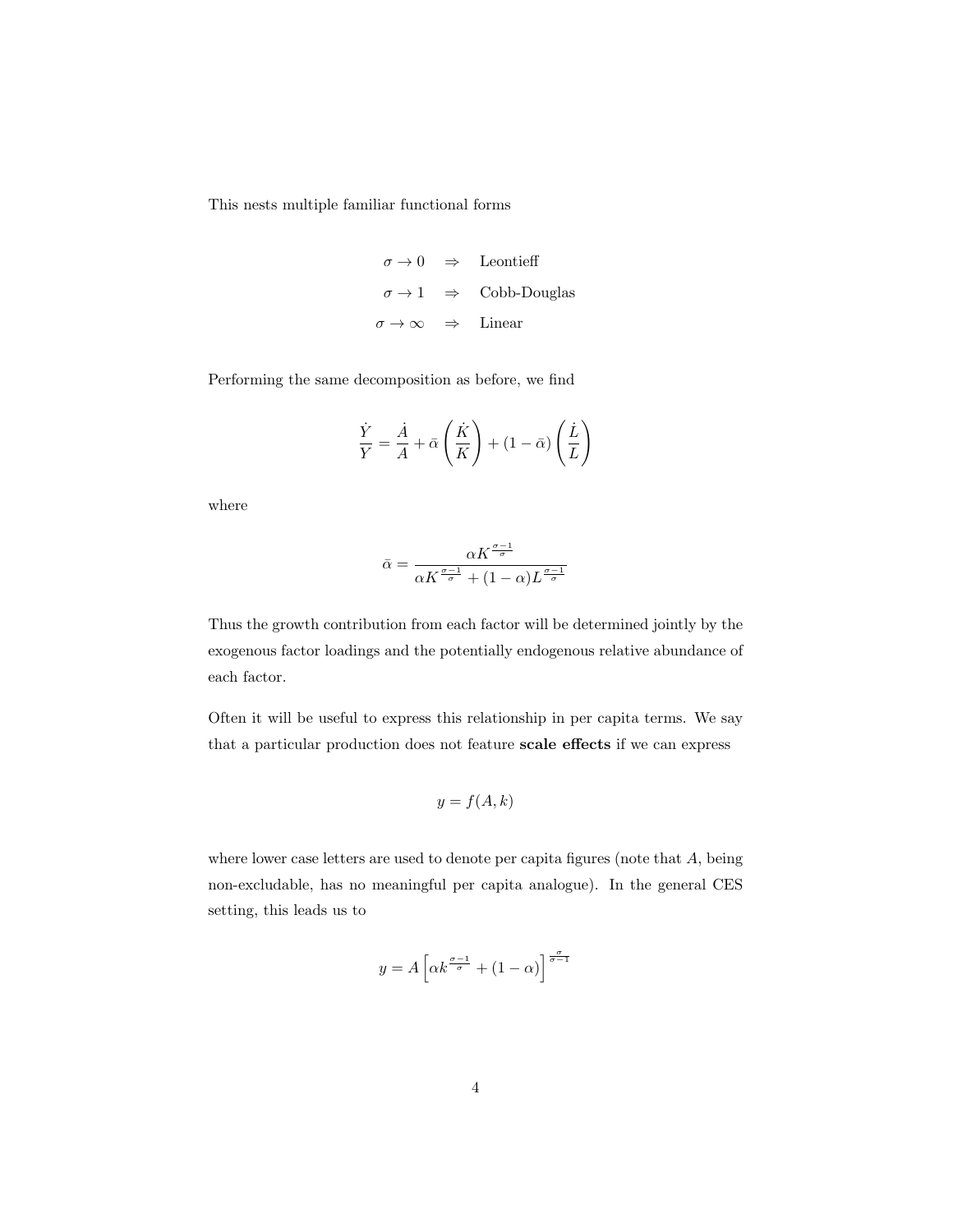## 2 Neoclassical Growth Model

The canonical model studied in computation macroeconomics is the neoclassical growth model. Of course, there are many other interesting models out there that are better suited to their phenomenon of study, but this one provides a basic understanding of issues that arise when doing dynamic optimization with a continuous state variable, which is in this case capital.

Much of the basic structure of the Solow growth model is inherited here. We'll basically populate the economy with consumers and firms, then impose assumptions that allow us to meaningfully model the economy with an aggregate production function and representative consumers and firms.

#### 2.1 Consumers

One of the major simplifying assumptions we'll be making, at least initially, is that of a representative agent. Naturally, with homogeneous agents, this is not a major assumption. When we start introducing heterogeneity amongst agents, for instance between skilled and unskilled labor, this will be more of an issue since different agents can have different responses that do not aggregate linearly. Sometimes you'll see papers that have a single representative household with heterogeneity amongst the agents in the household.

Let's say this agent has the instantaneous utility function  $u(c)$  which is then aggregated over time with discount rate  $\rho$ 

$$
U(\mathbf{c}) = \int_0^\infty u(c(t)) \exp(-\rho t) dt
$$

The consumer have access to a risk-free bond garnering interest rate r. Denote their holdings of this asset, which depreciates at rate  $\delta$ , be denoted by a and the investment rate be i. They also have one unit of labor that they supply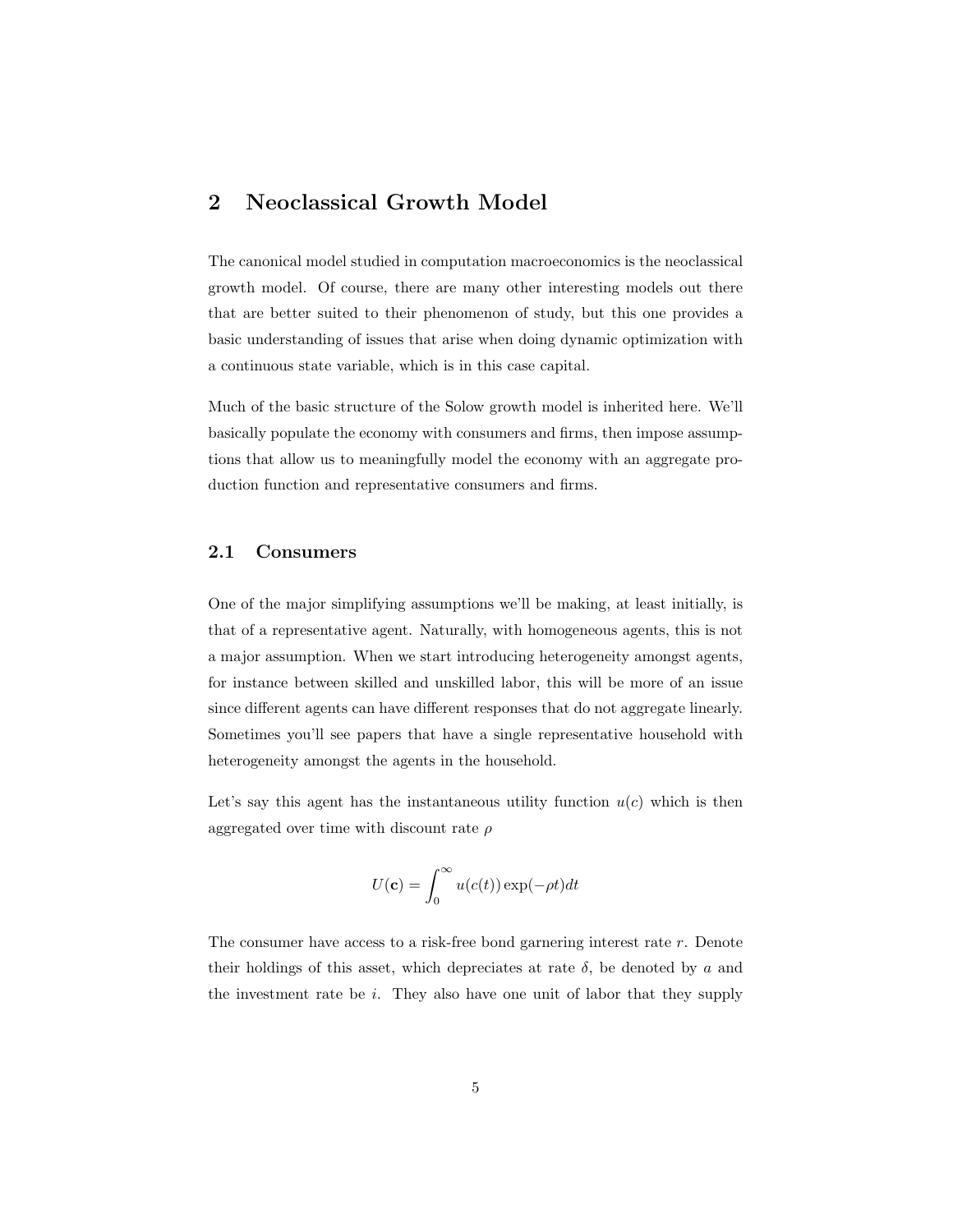inelastically yielding wage  $w$ . The budget equation is then

$$
c+i=ra+w
$$

In general, we would also include income from firm profits  $(\pi)$ , but because we assume constant returns to scale in production, firms will make zero profits anyway. We can now write down the optimization problem for the consumer. This constitutes the choice of a consumption path c and investment path i that maximizes  $U(\mathbf{c})$ .

This infinite dimensional optimization is not a trivial one. I'm going to skip directly to the recursive formulation. I'll also take this opportunity to provide a little primer on working in continuous time, as opposed to discrete time. Let the current time be t and the next "instant" in time be  $t + \Delta$ , where  $\Delta$  is presumed to be small. Let the present value of having asset level  $a$  at time  $t$  be given by  $V(a, t)$ , then we have

$$
V(a,t) = \max_{c,i} \{ \Delta u(c) + \exp(-\Delta \rho) V(a + \Delta(i - \delta a), t + \Delta) \}
$$
  
subj. to  $c + i = ra + w$ 

Subtracting  $\exp(-\Delta \rho)V(a, t)/\Delta$  from both sides, we find

$$
\left[\frac{1 - \exp(-\Delta \rho)}{\Delta}\right] V(a, t) = u(c) + \exp(-\Delta \rho) \left[\frac{V(a + \Delta(i - \delta a), t + \Delta) - V(a, t)}{\Delta}\right]
$$

Taking the limit as  $\Delta \rightarrow 0$  yields

$$
\rho V = u(c) + (i - \delta a)V_a + \dot{V}
$$

where subscripts denote non-time derivatives. In this case the  $\dot{V}$  will be zero, as there is no explicit time dependence. The agent's state can be fully described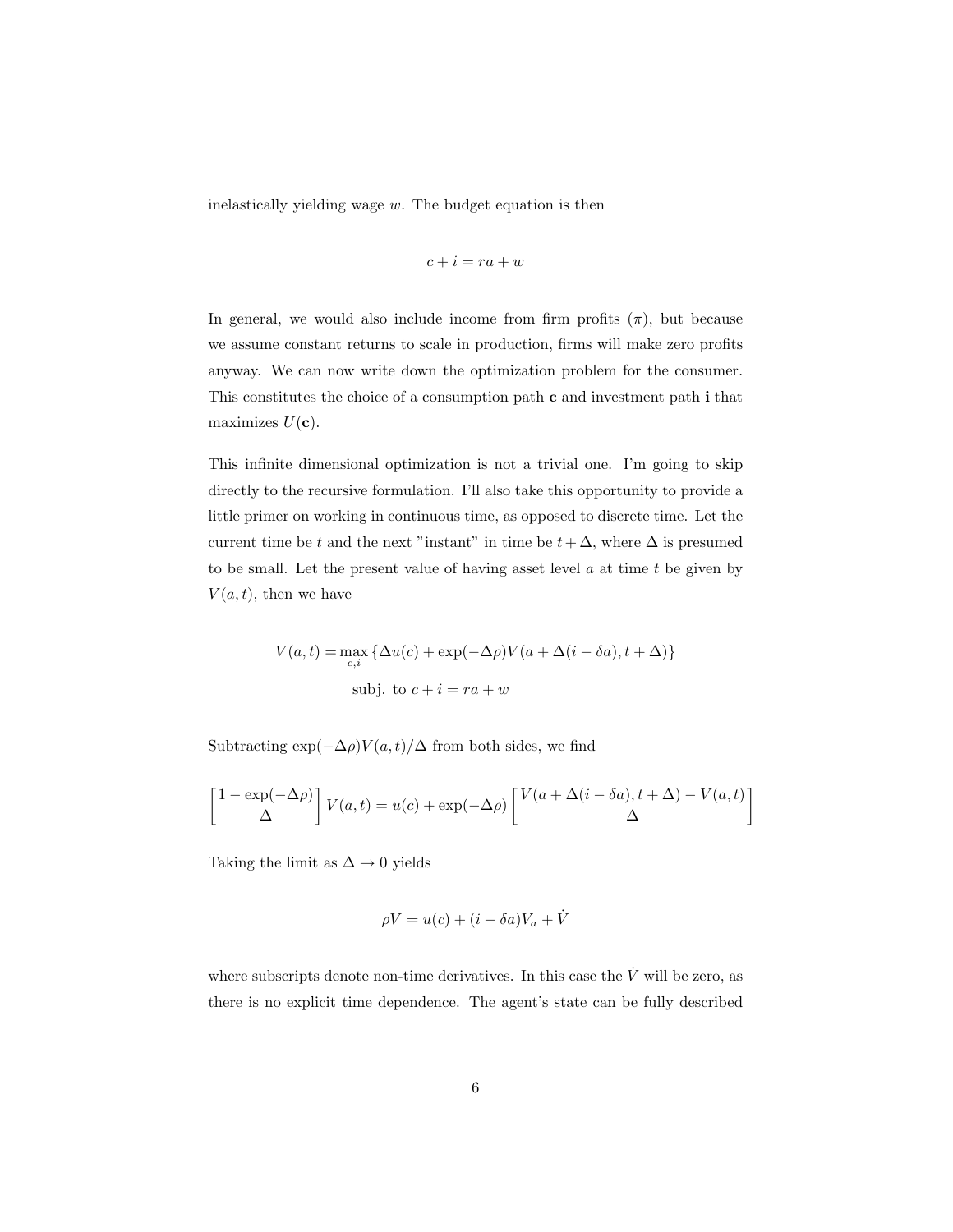by  $a$ . So finally we have

$$
\rho V = u(c) + (i - \delta a)V_a
$$

#### 2.2 Producers

The final good is produced by a continuum of competitive firms. Because we will assume constant returns to scale, it is just as well to consider the case of a single firm that takes prices as given. We will ignore growth in A for now. Because the population is fixed at 1, aggregate and per capita variables will coincide, so we can just use lower case letters. As before, let the production function be  $y = f(k, \ell)$ .

The producer faces the following static optimization problem in which they rent capital from consumers and hire them as laborers in order to produce

$$
\max_{k,\ell}\left\{f(k,\ell)-rk-w\ell\right\}
$$

This yields these simple first order conditions

$$
f_k = r \qquad \text{and} \qquad f_\ell = w
$$

#### 2.3 Optimization

We can derive an analogous expression for the first-order condition in discrete time

$$
\Delta u_c(c) = \exp(-\Delta \rho) \Delta V(a + \Delta(i - \delta a), t + \Delta)
$$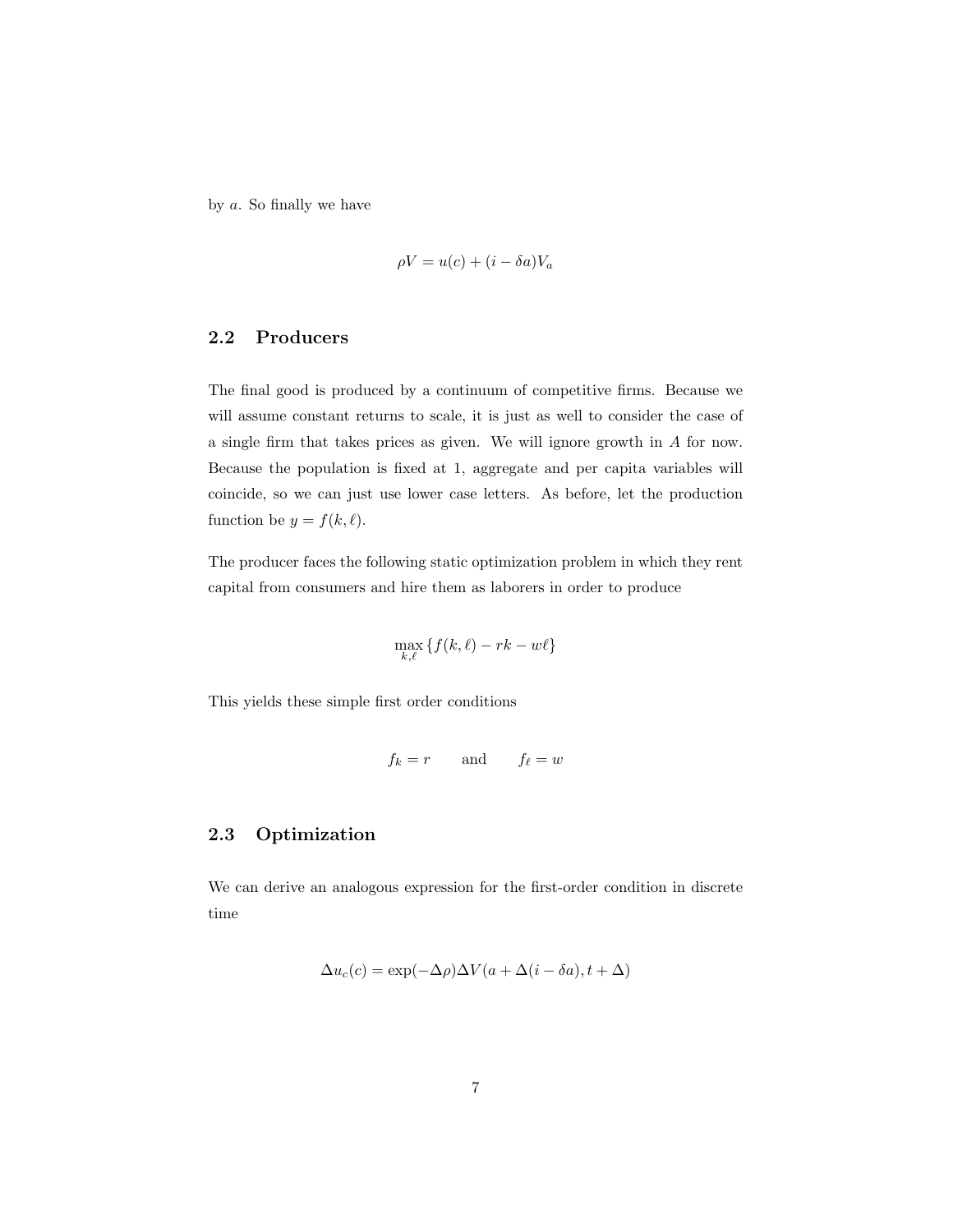Canceling terms and taking the limit as  $\Delta \rightarrow 0$  yields simply

<span id="page-7-1"></span>
$$
u_c = V_a \tag{2}
$$

Not coincidentally, this is the same expression we would arrive at if we took the first order condition directly from the limiting equation

$$
\rho V = \max_{i} \left\{ u(ra + w - i) + (i - \delta a)V_a \right\}
$$

From this we can derive the envelope condition. Notice that, though we have dropped explicit dependence, the investment rate  $i$  is a function of the asset level  $a$ . If we derivate the above with respect to  $a$ , we the find

$$
\rho V_a = u_c (r - i_a) + (i - \delta a) V_{aa} + (i_a - \delta) V_a
$$

$$
= r u_c - \delta V_a + (i - \delta a) V_{aa} - i_a (u_c - V_a)
$$

Employing the first order condition, we finally arrive at

<span id="page-7-0"></span>
$$
(\rho + \delta)V_a = ru_c + (i - \delta a)V_{aa} \tag{3}
$$

#### 2.4 Equilibrium

Aggregate consistency requires that consumer assets be equal to the value of capital and that the labor market clears

$$
k = a \qquad \text{and} \qquad \ell = 1
$$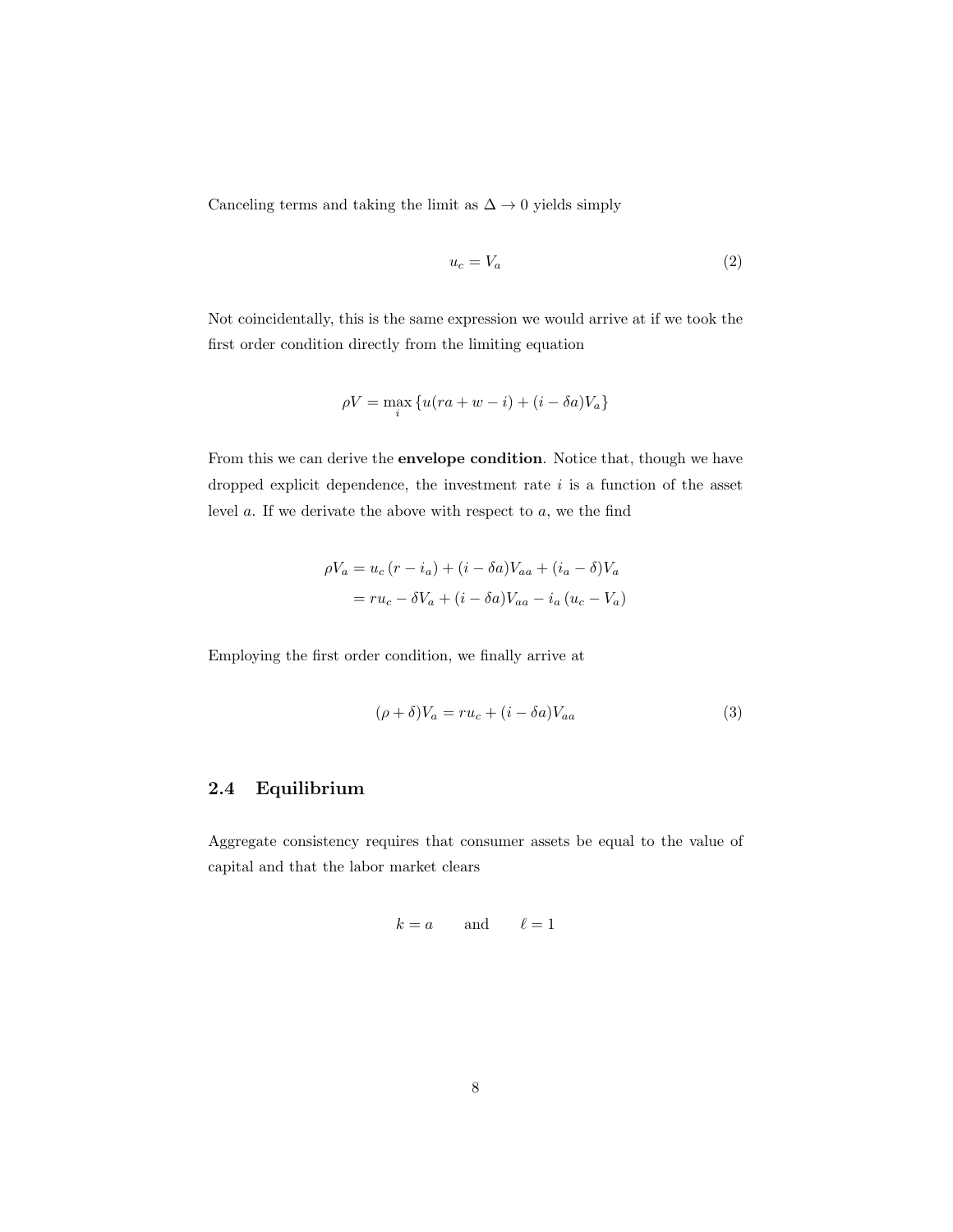In addition the law of motion for capital, which is affected by investment and depreciation, takes the form

<span id="page-8-0"></span>
$$
\dot{k} = i - \delta k \tag{4}
$$

Meanwhile, because firms must make zero profits, we have

$$
y = rk + w\ell = ra + w
$$

Interestingly, by plugging the above into the value function of the consumer and replacing  $a$  with  $k$ 

$$
\rho V = \max_{i} \left\{ u(f(k) - i) + (i - \delta k)V_k \right\}
$$

we see that the equilibrium is efficient, as this is exactly the social planner's problem.

#### 2.5 Steady State

Let us indicate steady state values with a superscript ∗. In steady state, the value of k is not changing, meaning  $i^* = \delta k^*$ . Combining this with the envelope condition in Equation [\(3\)](#page-7-0) and the first order condition in Equation [\(2\)](#page-7-1), we find that the interest rate is

$$
r^* = \rho + \delta
$$

Then from the firm's first order condition for capital we know that  $f'(k^*) = r$ and finally consumption satisfies

$$
c^* = f(k^*) - \delta k^*
$$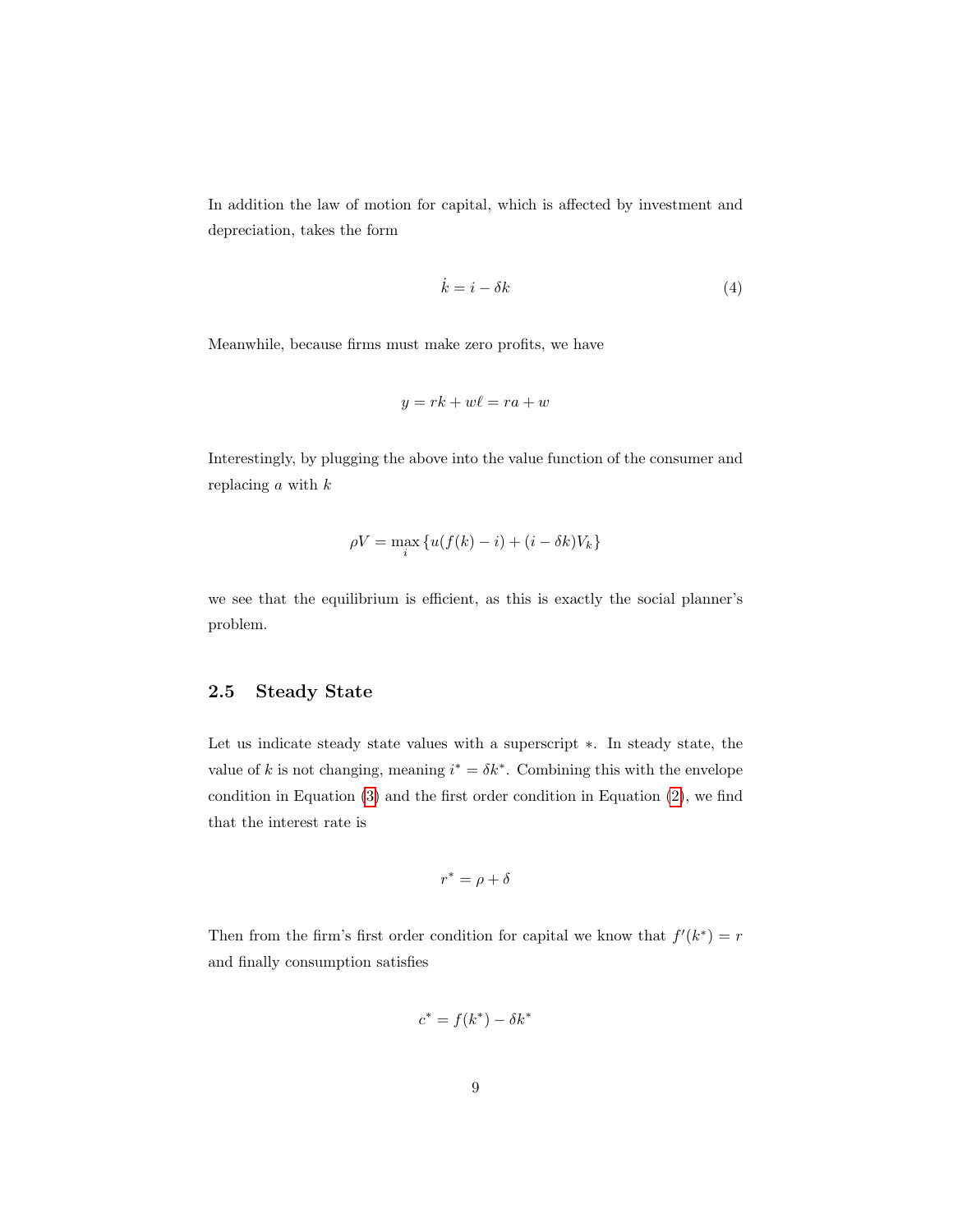#### <span id="page-9-0"></span>2.6 Transition Dynamics

This is where we really start having some fun. It turns out we can define a two variable dynamical system (i.e., a system of differential equations) to describe the solution outside of steady state. Define a new variable

$$
m(t) \equiv V_a(k(t)) = u_c(c(t))
$$

which is the marginal utility along the equilibrium path. With this we also have

$$
\dot{m} = \dot{k}V_{aa} = (i - \delta k)V_{aa}
$$

and expressions for the consumption and investment functions

$$
c(k, m) = u_c^{-1}(m)
$$
 and  $i(k, m) = f(k) - u_c^{-1}(m)$ 

We can use the law of motion for capital from Equation [\(4\)](#page-8-0) and the envelope condition from Equation [\(3\)](#page-7-0) to characterize the joint evolution of  $(k, m)$ 

$$
\dot{k} = f(k) - \delta k - u_c^{-1}(m)
$$

$$
\dot{m} = [\rho + \delta - f'(k)]m
$$

Assuming a functional form for  $u(\cdot)$  can make things slightly more intuitive. Suppose we have constant relative risk aversion (CRRA) utility

$$
u(c) = \frac{c^{1-\theta} - 1}{1 - \theta}
$$

In this case we have  $u_c^{-1}(m) = c$  (by construction) and furthermore

$$
\frac{\dot{m}}{m} = -\theta \left(\frac{\dot{c}}{c}\right)
$$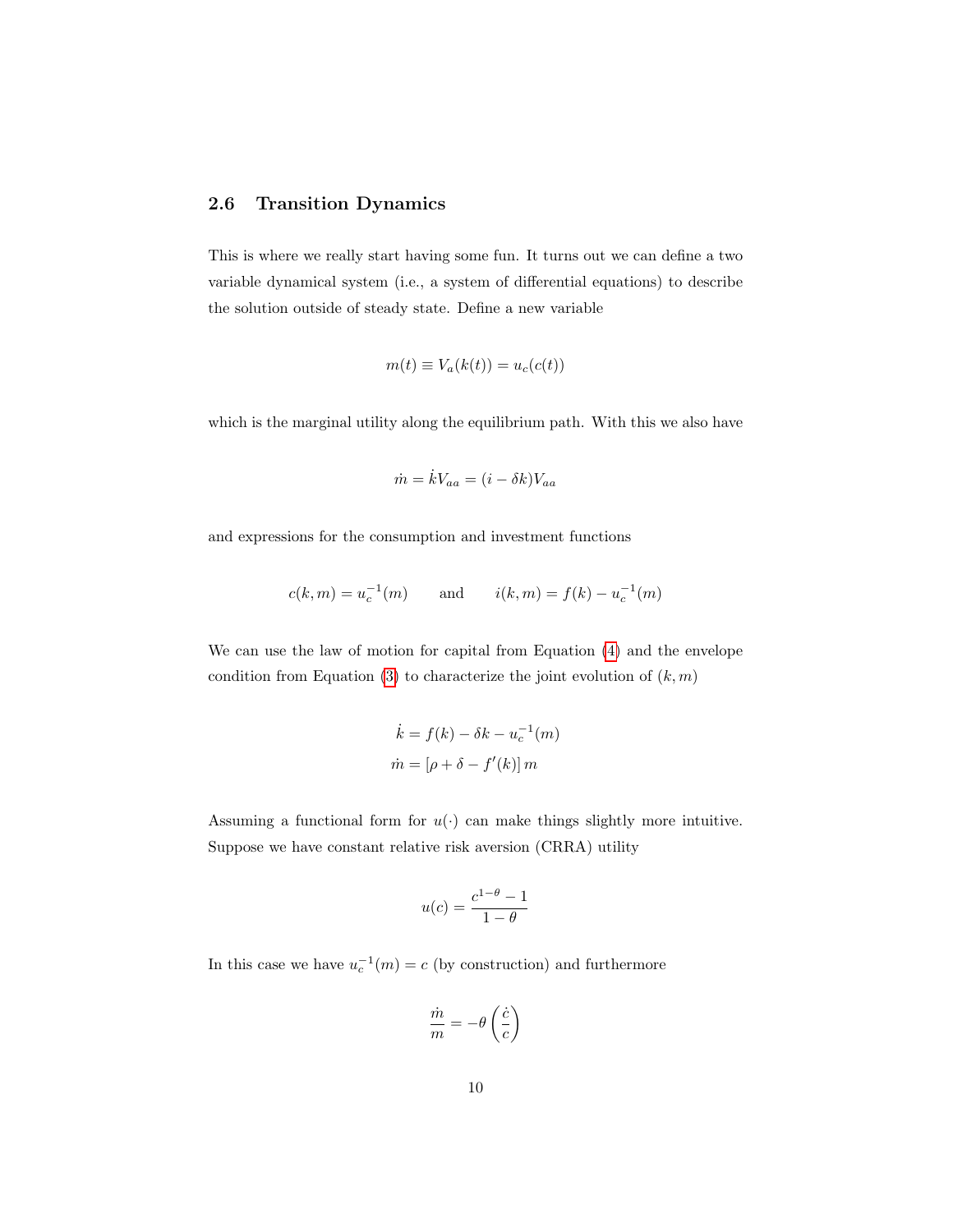Thus the dynamical system can be expressed jointly as

$$
\dot{k} = f(k) - \delta k - c
$$

$$
\dot{c} = (1/\theta) [f'(k) - (\rho + \delta)] c
$$

The only remaining problem to solve is the initial condition. We have two state variables  $(k, c)$  and two differential equations describing their evolution. We are given an initial value for the stock of capital  $k(0)$ , we just need to know  $c(0)$ , which is chosen optimally by the consumer.

So if we derived a solution for this complex optimization problem, why don't we know  $c(0)$  yet? It turns out there is a third and final condition (in addition to the first order condition and envelope condition) to ensure optimality, the dreaded transversality condition. This basically states that things shouldn't be blowing up in the limit, be they the capital stock of the marginal utility of consumption.

It turns out that this system is highly unstable around the optimal path  $c(k)$ , which is called the **saddle path**. Even a slight divergence will send the capital stock either off to infinity or to zero. If we use the saddle path exactly, then we'll proceed in an orderly manner to  $(k^*, c^*)$  in the limit and stay there forever. This means that satisfying the transversality condition is just a matter of riding the saddle path the steady state, but it also presents substantial numerical difficulties.

Depicted in Section [2.6](#page-9-0) is the state space over  $(k, c)$ . In solid black is the saddle path optimum function  $c(k)$ . The dotted lines delineate the various regions in terms of direction. To the left of the vertical dotted line (which is at  $k^*$ ), consumption is increasing, and vice versa. Above the other dotted line, capital is decreasing, and vice versa. These can be computed from the laws of motion for each.

The lines in reg, green, and blue depict various candidate values for  $c(0)$ . The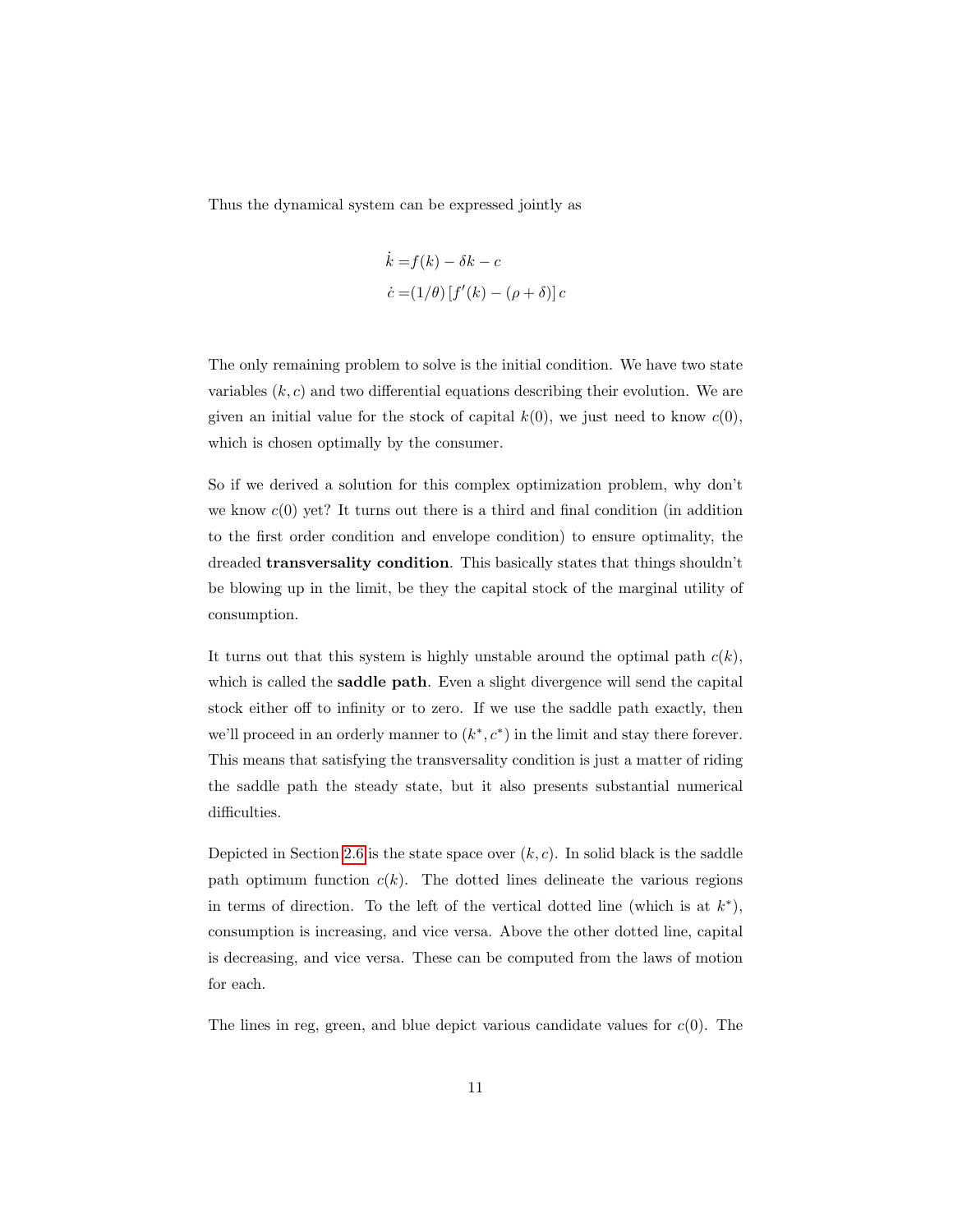Figure 1: Transition Paths



red line is above the saddle path and skews left into an infeasible region. The blue line is below the saddle path and falls towards zero consumption. The green path is exactly the saddle path choice. Notice that even here, tiny numerical errors prevent us from truly reaching the steady state. This isn't a huge problem as the computed value of  $c(0)$  is nonetheless quite accurate, and we can re-update along the path.

### 2.7 Computation

There are two ways to do this: the easy way and the hard way. We can do a brute force discrete time approximation, or we can be a bit clever and get the same results with much less work. First the brute force method. We've already seen that the equilibrium is efficient, so let's just cut straight to solving the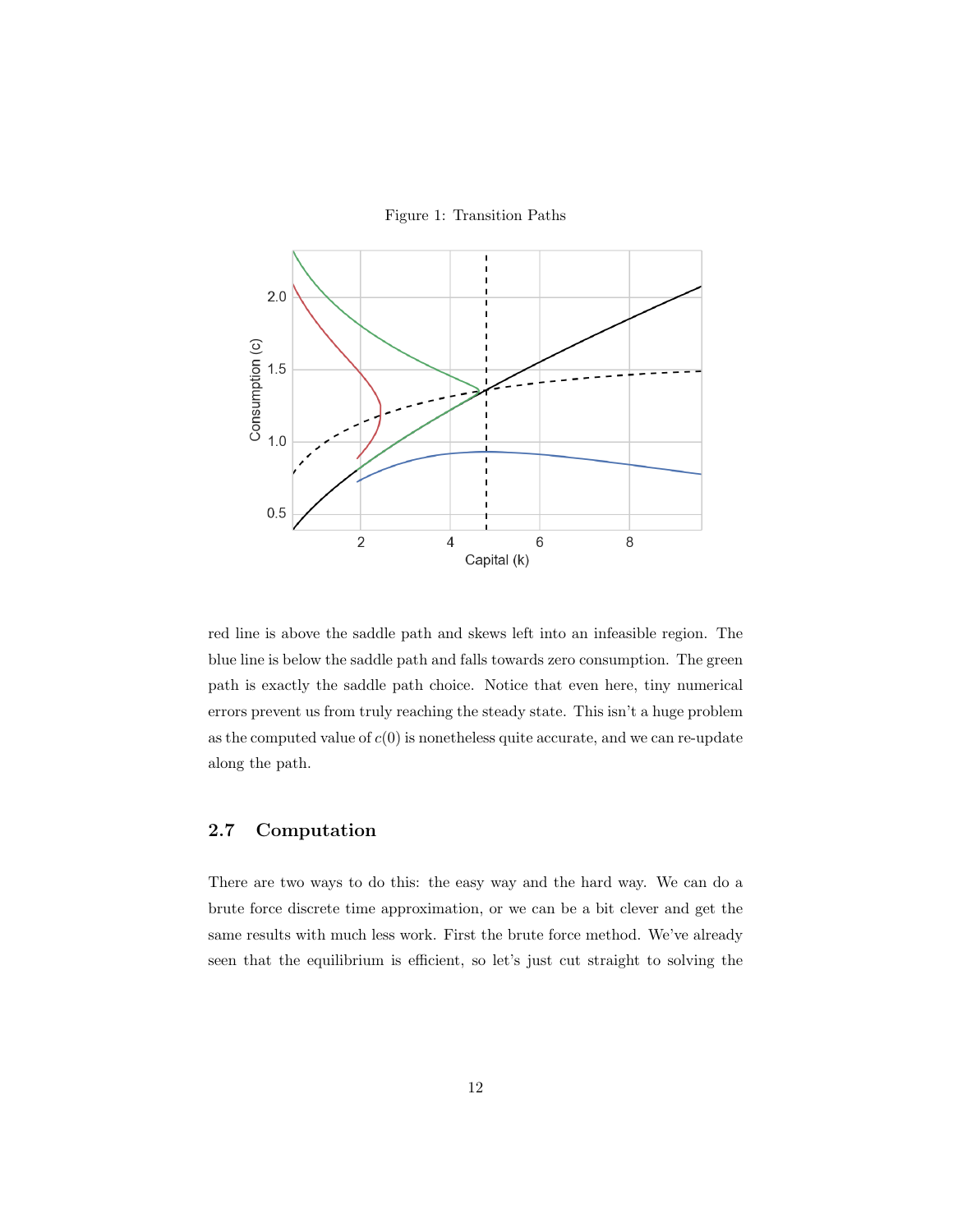social planner's problem. For a given small time step  $\Delta$  we have

$$
V(k) = \max_{i} \{ \Delta u(f(k) - i) + \exp(-\Delta \rho) V(k + (i - \delta k)\Delta) \}
$$

An equivalent characterization would be choosing  $k'$  instead of i. Using the identity  $k' = k + \Delta i - \Delta \delta k$  we find

$$
V(k) = \max_{k'} \left\{ \Delta u(f(k) - (k'-k)/\Delta - \delta k) + \exp(-\Delta \rho) V(k') \right\}
$$

Thus by constructing a grid over capital and starting with an initial guess  $V_0(\cdot)$ , the above provides a method for updating our guess. Applying this mapping repeatedly until we reach a fixed point is called value function iteration. It can be slow, but it gets the job done.

Now on the the quicker method. The issue with choosing  $c(0)$  to hit the steady state (the so called shooting method), as we saw in Section [2.6,](#page-9-0) is that even double precision floating point precision is not up to the task. There is one way around this: we can reverse time. Systems that are unstable in forward time are often stable in backwards time. By doing this and starting at a point perturbed infinitesimally from the steady state, and using negated laws of motion, we will actually trace out the saddle path.

## 3 Technological Growth

With the above framework, we can model and better understand economies undergoing periods of rapid transition, such as those seen in post-war South Korea, Taiwan, Singapore, and others. Interestingly, [Young](#page-16-1) [\(1995\)](#page-16-1) undertakes a detailed analysis of this dynamic using the growth decomposition tools we've been looking at. He finds that in those countries, contrary to popular wisdom, the majority of output growth can be attributed not to overall productivity growth (TFP), but to capital accumulation.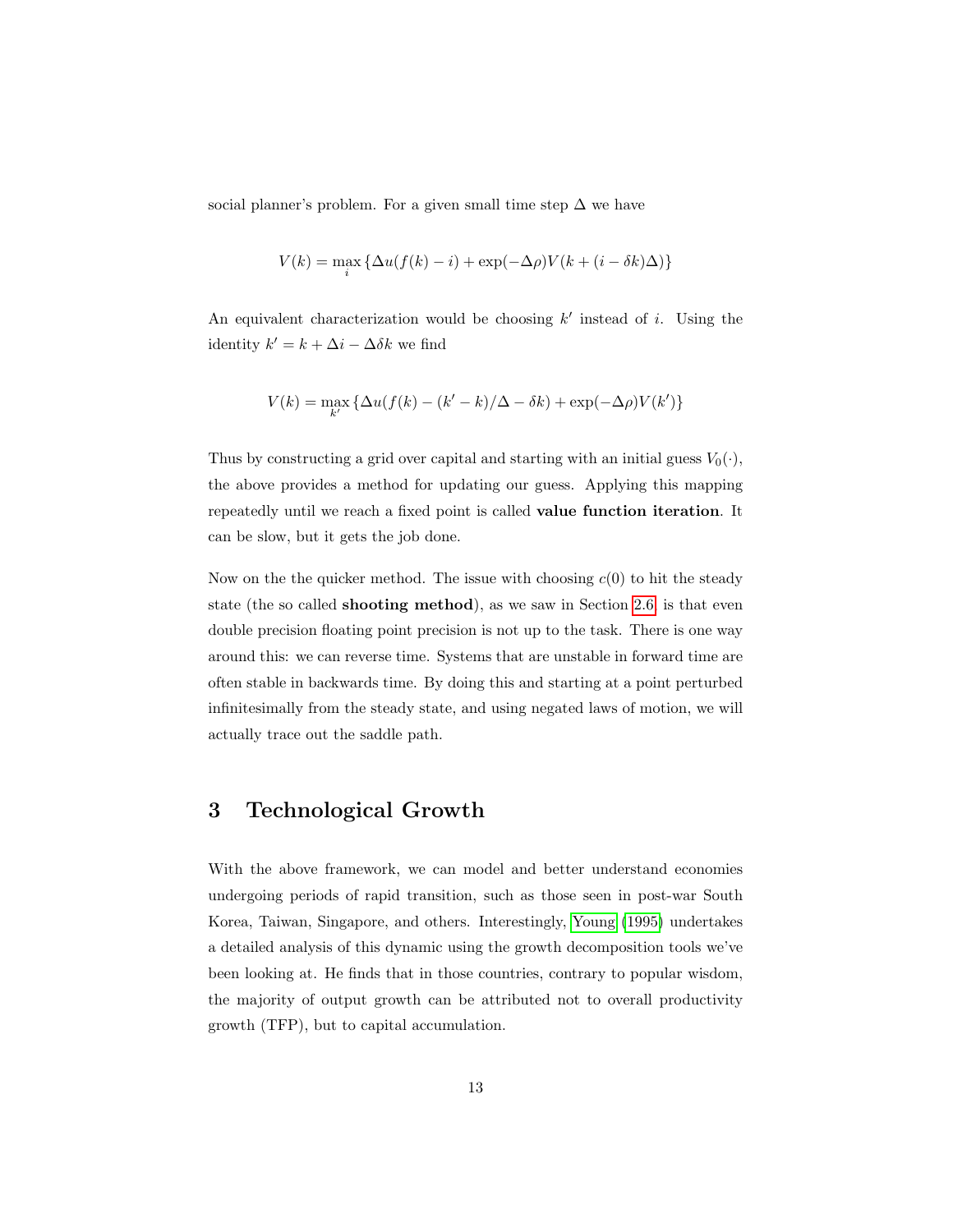Indeed, sustained, long-term (and likely more modest) technological growth is another matter, but will be closely related to the neoclassical growth mechanism. We'll focus for now on the case of exogenous growth TFP. We'll spend much of the course studying the endogenous evolution of TFP, but this is fine for now.

Suppose that the value of  $A$  grows at a constant rate  $g$  over time, while  $L$  grows at rate n. That is,  $\dot{A}/A = g$ . Recall that the steady state capital level satisfied  $f'(k^*) = \delta + \rho$ . Because the marginal productivity of capital is decreasing (i.e., f is concave), the steady increase in  $A$  must be offset by a concomitant increase in  $k^*$ . So  $k^*$  will be growing without bound over time.

Consider the CES production function that we defined in Equation [\(1\)](#page-2-0). Let's say we're looking a balanced growth path equilibrium in which the interest rate r is stable, as is the fraction of output spent on capital investment, that is  $rK/Y$ . Jointly, these imply that K and Y must grow at the same rate. However, looking back to Equation [\(1\)](#page-2-0), we can see that  $g_Y = g + g_K$  (assuming  $g_K = g_w$ ), a contradiction when  $g > 0$ .

What to do then? Let's try introducing factor specific technological terms  $A_K$ and  $A_L$  like so

$$
F(A, K, L) = \left[ \alpha(A_K K)^{\frac{\sigma - 1}{\sigma}} + (1 - \alpha)(A_L L)^{\frac{\sigma - 1}{\sigma}} \right]^{\frac{\sigma}{\sigma - 1}}
$$

Following the same logic as before, we still find that we must have  $g_{A_K} = 0$ . But we can still have  $g_{A_L} > 0$ . In this case  $g_Y = g_K = g_{A_L}$ . Thus, at the risk of being excessively formal, we can state the following proposition

Proposition. With CES utility, one of the following must be true for a balanced growth path to exists

- 1. Technological change is purely labor augmenting, that is  $g_{A_K} = 0$ .
- 2. Utility is Cobb-Douglas, that is  $\sigma = 1$ . In this case  $A = A_K^{\alpha} A_L^{1-\alpha}$ .

The last assertion in the second clause is left as an exercise to the reader. This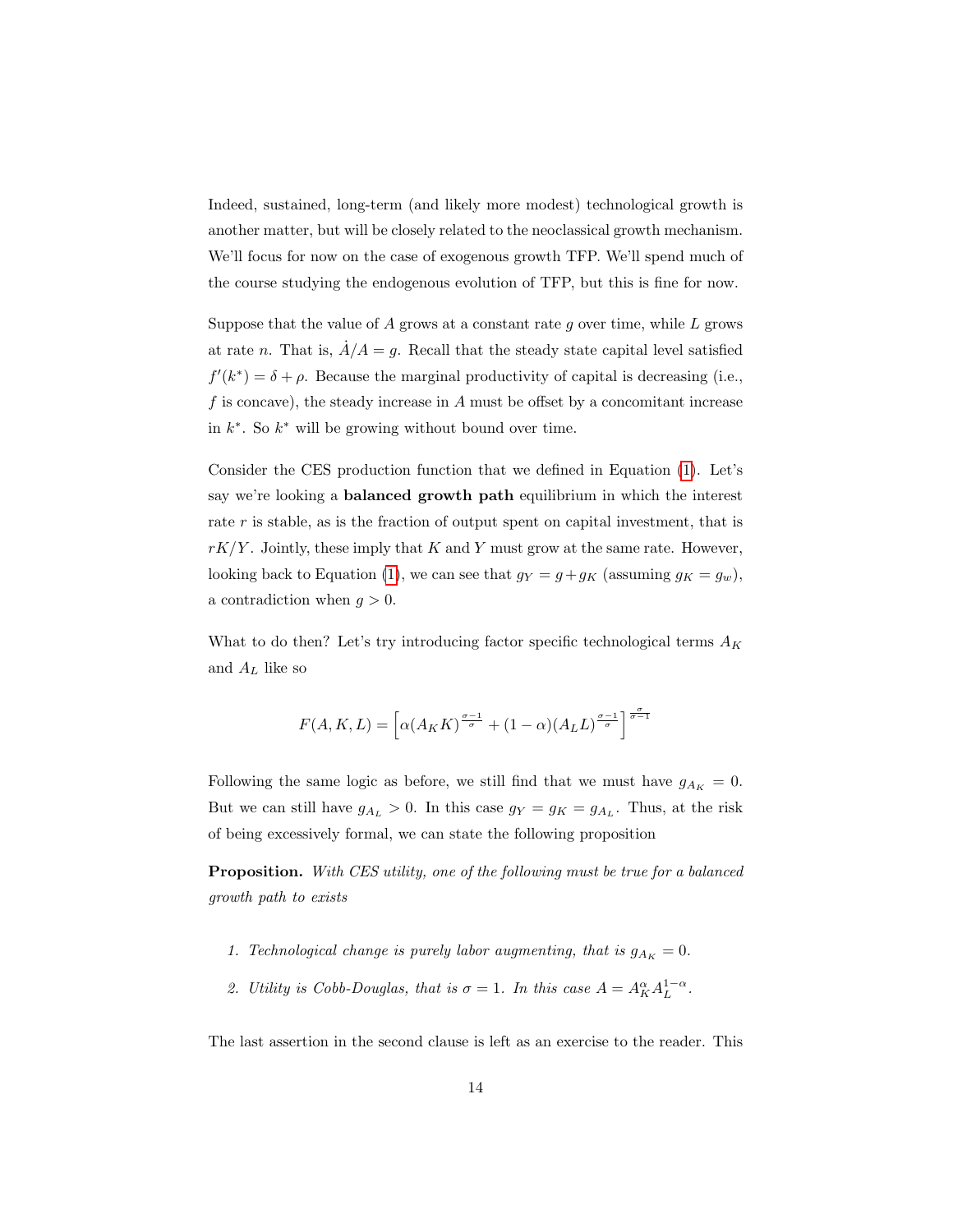is an important result in the study of directed technical change, which we will look at later in the course. In the meantime, interested readers can consult [Acemoglu](#page-16-2) [\(2002\)](#page-16-2) for a more detailed treatment.

#### 3.1 Exogenous Growth Model

Let's consider only the simplest setting, in which the per-period utility function and production function are given by

$$
u(c) = \log(c)
$$
 and  $f(A, k) = Ak^{\alpha}$ 

This equilibrium will be efficient as before, so we'll cut straight to the social planner's problem. The value function can be expressed as

$$
\rho V = \max_{i} \{ \log(Ak^{\alpha} - i) + (i - \delta k)V_k + gAV_A \}
$$

Let  $\sim$  denote variables normalized by  $z^{\frac{1}{1-\alpha}}$ . In addition, consider the normalized value function  $\tilde{V}$  characterized by

$$
V(A,k) = \tilde{V}\left(\frac{k}{A^{\frac{1}{1-\alpha}}},t\right) + \frac{1}{\rho}\left(\frac{1}{1-\alpha}\right)\left[\log(A) + \frac{g}{\rho}\right]
$$

From this we find

$$
V_k = A^{-\frac{1}{1-\alpha}} \tilde{V}_{\tilde{k}}
$$

$$
V_A = \frac{1}{A} \left( \frac{1}{1-\alpha} \right) \left( -\tilde{k} \tilde{V}_{\tilde{k}} + \frac{1}{\rho} \right)
$$

The reformulated value function equation is then

$$
\rho \tilde{V} = \max_{\tilde{i}} \left\{ \log ( \tilde{k}^\alpha - \tilde{i} ) + ( \tilde{i} - \bar{\delta} \tilde{k} ) \tilde{V}_{\tilde{k}} \right\}
$$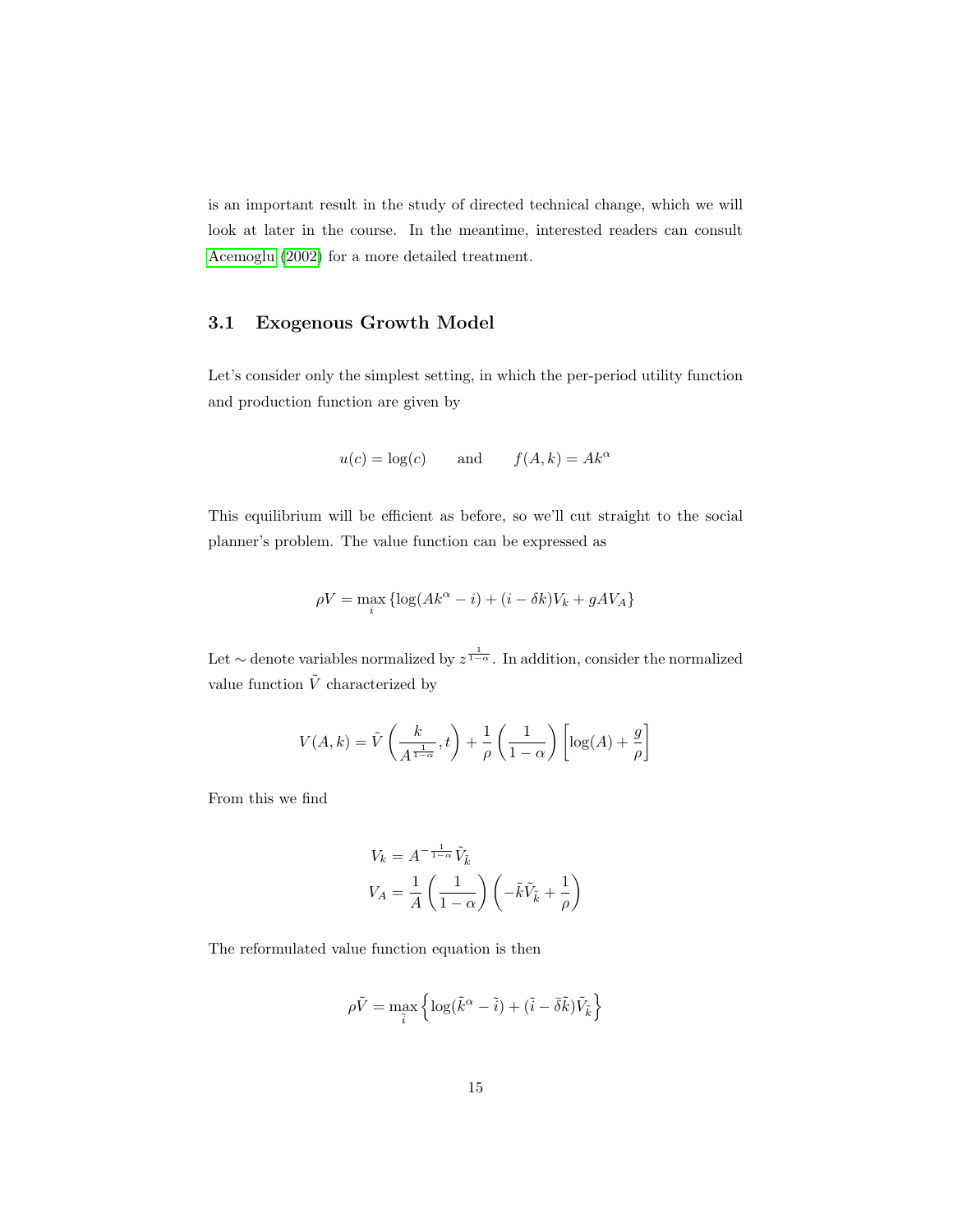where  $\bar{\delta} = \delta + \frac{g}{1-\alpha}$ . The analogous first order conditions is

$$
\frac{1}{\tilde{c}}=\tilde{V}_{\tilde{k}}
$$

and the envelope condition becomes

$$
(\rho+\bar{\delta})\tilde{V}_{\tilde{k}}=\frac{\alpha\tilde{k}^{\alpha-1}}{\tilde{c}}+(\tilde{i}-\bar{\delta}\tilde{k})\tilde{V}_{\tilde{k}\tilde{k}}
$$

The normalized budget equation is  $\tilde{y} = \tilde{c} + \tilde{i}$ . Focusing on the steady state, we find the familiar expression

$$
\dot{\tilde{k}}=\tilde{i}-\bar{\delta}\tilde{k}=0
$$

Finally we arrive at an expression for the steady state normalized capital level

$$
\tilde{k}^* = \left[\frac{\alpha}{\rho + \bar{\delta}}\right]^{\frac{1}{1-\alpha}}
$$

Outside of steady state, we can still make some headway. As before, define the function  $m(t) = \tilde{V}_{\tilde{k}}(\tilde{k}(t))$ , which is the value of the derivative along the optimum path. Consider the case of a known productivity path. Then we have

$$
\dot{m}=\dot{\tilde{k}}\tilde{V}_{\tilde{k}\tilde{k}}=(\tilde{i}-\bar{\delta}\tilde{k})\tilde{V}_{\tilde{k}\tilde{k}}
$$

which leads to the characterization

$$
(\rho+\bar{\delta})m=\frac{\alpha\tilde{k}^{\alpha-1}}{\tilde{c}}+\dot{m}
$$